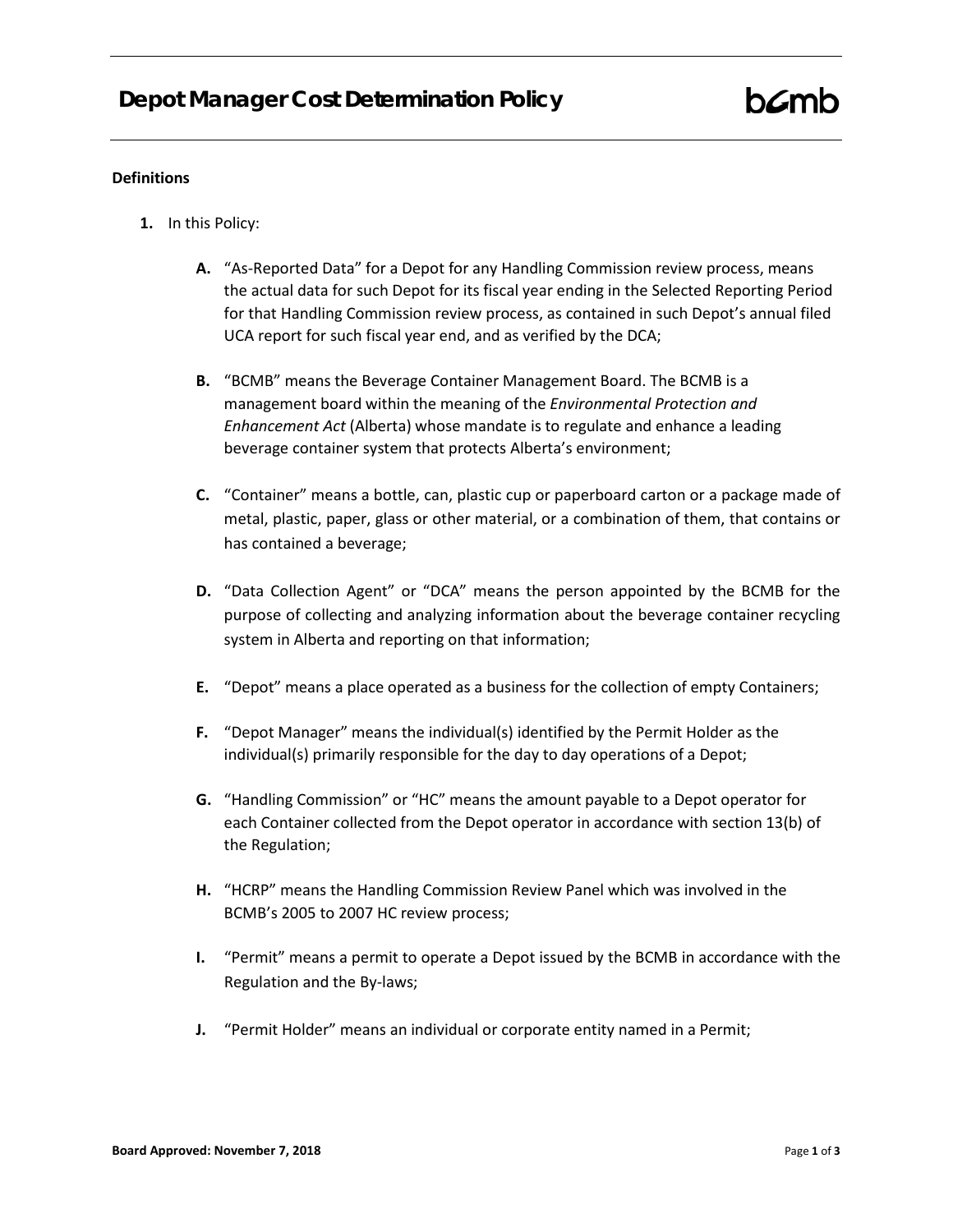- **K.** "Revenue Requirement" means the amount of money that all Depots as a group must collect through Handling Commissions in a given period of time in order to recover prudently-incurred costs, expenses and taxes and to earn a fair return;
- **L.** "Selected Reporting Period" for any HC review process, means the 12-month period of time to and ending on the cut-off date for that particular HC review process as selected by the BCMB, and to be used by the DCA as the relevant reporting period for Depots in determining the HCs for that particular HC review process;
- **M.** "Uniform Code of Accounts" or "UCA" means the series of forms identified as such and provided to Depot Permit Holders by the Data Collection Agent for the purpose of collecting financial and operational data on an annual basis.

## **Background to Policy**

- **2.** Proper allocation and determination of costs by the DCA for Depot Managers is needed to ensure that the Revenue Requirement determined for any HC review process includes appropriate labour costs for Permit Holders for operating their Depot businesses (e.g. wages, salaries, benefits) but does not include compensation for owning such Depot businesses (i.e. profits).
- **3.** The As-Reported Data provided by Permit Holders in their filed UCAs for any HC review process, includes data on costs for the Depot Managers. The DCA is required to analyze the As-Reported Data contained in UCAs to identify potential over-reporting and under-reporting of costs for the Depot Managers, and to appropriately adjust such As-Reported Data, as required, using external data sources, assumptions on cost drivers and the application of the DCA's professional judgment.

## **Depot Manager Cost Determination**

- **4.** For any HC review process (hereinafter called the "HCR"), the DCA shall determine for each Depot the total costs for the Depot Manager(s) of such Depot to be included in the Revenue Requirement for that HCR. In making such determination for that HCR, the DCA may adjust the total costs for such Depot's Manager(s) as contained in the As-Reported Data provided through UCA submissions. Where the DCA deems an adjustment is necessary, they shall analyse the reported data in consideration of the following:
	- **A.** For each and every Depot included in that HCR, the Depot Manager(s) of each Depot will be deemed by the DCA to be salaried employees of such Depot, even if they are not in fact salaried employees of such Depot.
	- **B.** For each and every Depot included in that HCR, the DCA shall analyze the reported data as follows: